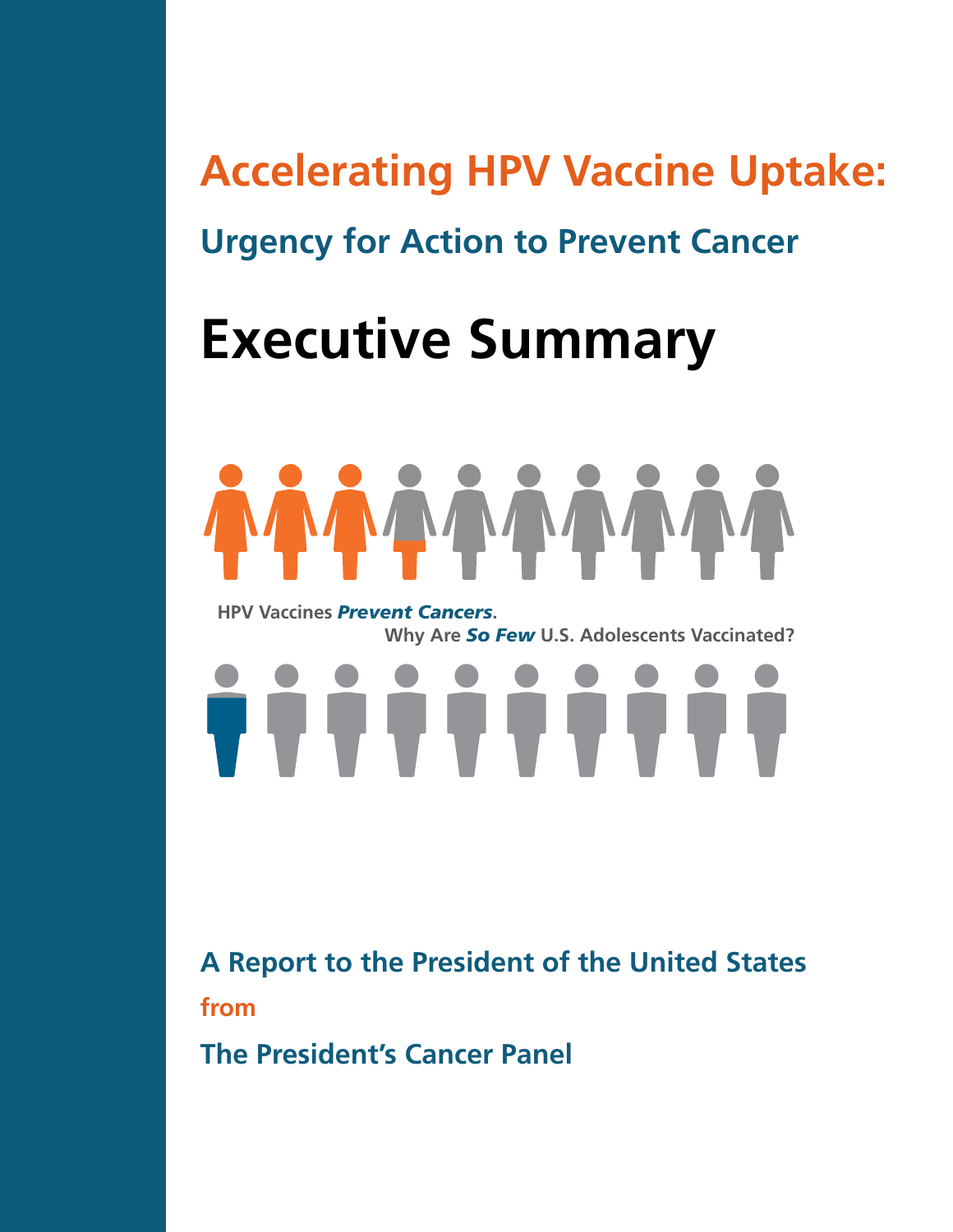### Executive Summary

Nearly 80 million people in the U.S.—1 in every 4—are infected with at least one strain of human papillomavirus (HPV), a group of over 100 infectious agents. In most people, the body is able to clear the virus, but persistent infection with certain types of HPV is associated with multiple cancers and several other diseases.

Two safe and effective vaccines are available to protect against infection with the two most prevalent cancercausing HPV types. Widespread vaccination against HPV could sharply reduce the number of cervical and other cancers and conditions caused by the virus. But this goal will be achieved only if HPV vaccine uptake increases dramatically. With the numbers of some HPVassociated cancers rising, we cannot afford to wait to protect our young people from future HPV infections.

In 2012-2013, to energize efforts to reach the HPV vaccines' potential to save lives, the President's Cancer Panel aimed to develop a multipronged strategy to accelerate vaccine uptake in the United States and globally. By supporting HPV vaccination as an urgent national and global health priority, the U.S. National Cancer Program has an unprecedented opportunity to contribute to preventing millions of avoidable cancers and other conditions in men and women worldwide.

#### Part 1: The Case for HPV Vaccination

Worldwide, about 2 million new cancer cases are caused by infectious diseases every year. More than 600,000 of these are caused by human papillomaviruses.

The vast majority of HPV infections are cleared by the immune system within two years. However, if the virus is not cleared, certain HPV types can cause abnormal growths, including several cancers, genital warts, and noncancerous but serious tumors in the respiratory tract called recurrent respiratory papillomatosis (RRP). Cervical cancer is the most common cancer caused by HPV, although the viruses also play a significant role in cancers of the vulva, vagina, anus, penis, and oropharynx.

The discovery that infectious agents can cause cancers opened the door for a new cancer prevention strategy—vaccination. Vaccines against infectious agents have been one of the greatest success stories in public health, leading to eradication of smallpox and drastically reducing the incidence and severity of many other deadly diseases attributable to infectious agents.

Vaccines capable of preventing cancers have been a goal for many years, but until recently, only one had been developed—a vaccine against hepatitis B, a leading cause of liver cancer.

Two vaccines—Cervarix® and Gardasil®—are approved by the U.S. Food and Drug Administration (FDA) to prevent several HPV-associated diseases. These vaccines prevent infections by the two most prevalent types of cancer-causing HPV: HPV16 and HPV18. Together, these types are responsible for more than 400,000 cases of cancer around the world each year, including 22,000 in the United States. Gardasil® also prevents infection by two types of HPV that cause genital warts and RRP: HPV6 and HPV11.

The vaccines are recommended by the U.S. Advisory Committee on Immunization Practices (ACIP) for males and females ages 11-12 with "catch-up" doses for females up to age 26 and for males up to age 21 who were not vaccinated earlier in adolescence. Receiving the HPV vaccine at ages 11-12 offers earlier protection against infection, and immune response to the vaccine is better in younger age groups than among older women and men.

#### Part 2: Urgency for Action

HPV vaccine uptake has not kept pace with that of other adolescent vaccines and has stalled in the past few years. In 2012, only about one-third of 13- to 17-yearold girls received all three recommended doses. These levels fall considerably short of the U.S. Department of Health and Human Services *Healthy People 2020* goal of having 80 percent of 13- to 15-year-old girls fully vaccinated against HPV. Immunization rates for U.S. boys are even lower than for girls. Less than 7 percent of boys ages 13 to 17 completed the series in 2012. This low rate is in large part because the ACIP recommendation for routine vaccination of boys was not made until 2011. However, it is even lower than what was observed for girls in 2007—the first year following the recommendation for females—suggesting that concerted efforts are needed to promote HPV vaccination of males.

The Centers for Disease Control and Prevention (CDC) estimates that increasing HPV vaccination rates from current levels to 80 percent would prevent an additional 53,000 future cervical cancer cases in the United States among girls who now are 12 years old or younger over the course of their lifetimes. Thousands of cases of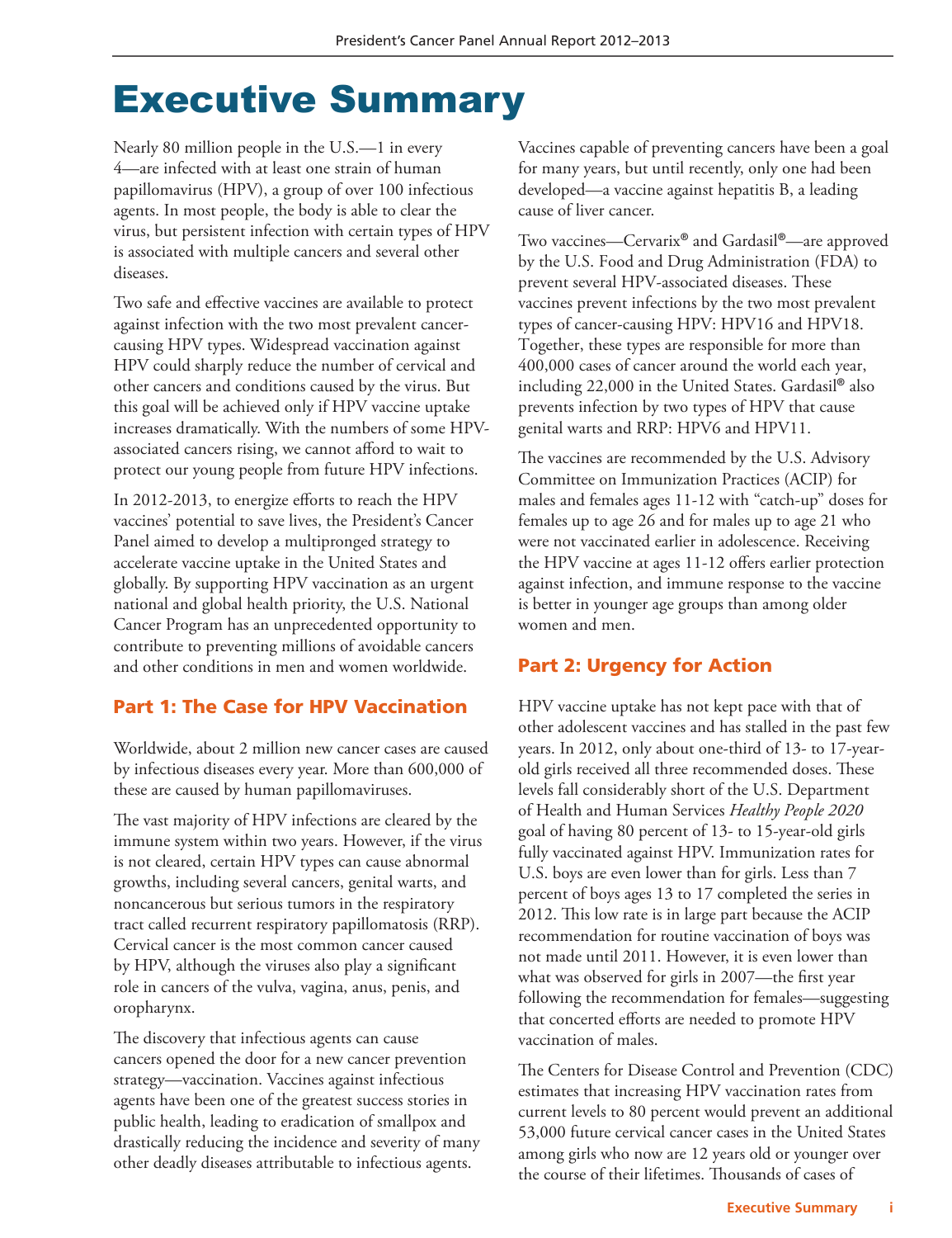other HPV-associated cancers in the U.S. also likely would be prevented within the same timeframe. A growing proportion of these cancers—most notably, oropharyngeal cancers—will occur in males, who currently are vaccinated at very low rates.

The President's Cancer Panel finds underuse of HPV vaccines a serious but correctable threat to progress against cancer. Organized, mutually reinforcing efforts could have synergistic impact on HPV vaccine uptake. The Panel presents four goals to increase HPV vaccine uptake; three goals focus on increasing uptake in the United States (Part 3), and the fourth addresses ways the United States can help increase global uptake of the vaccines (Part 4). Several high-priority research areas also are identified (Part 5). All recommendations and some of the stakeholders responsible for implementing them are summarized in Appendix B. The Panel urges all stakeholders—including federal and state governments, healthcare professionals, nongovernment organizations with a focus on public health, and parents, caregivers, adolescents, and other members of the public—to contribute to efforts to achieve this goal and protect millions of men and women around the world from the burden of avoidable cancers and other diseases and conditions in the coming years.

#### Part 3: Accelerating HPV Vaccine Uptake in the United States

The Panel recommends three critical goals that must be achieved to increase HPV vaccine uptake in the United States, with the ultimate goal being completion of the full three-dose vaccine series by all age-eligible adolescents for whom the vaccine is not contraindicated.

#### **GOAL 1: REDUCE MISSED CLINICAL OPPORTUNITIES TO RECOMMEND AND ADMINISTER HPV VACCINES**

According to CDC, missed clinical opportunities are the most important reason why the U.S. has not achieved high rates of HPV vaccine uptake. Many vaccine-eligible adolescents do not receive HPV vaccines during visits with their healthcare providers. As many as two-thirds of 11- and 12-year-old vaccineeligible girls may not be receiving HPV vaccines at visits at which they receive at least one other vaccine.

Targeted efforts should be made to address factors that keep providers from strongly recommending HPV vaccines. Overcoming these obstacles could substantially reduce the number of missed opportunities to recommend and administer HPV vaccines.

**Objective 1.1: CDC should develop, test, disseminate, and evaluate the impact of integrated, comprehensive communication strategies for physicians and other relevant health professionals.**

**Objective 1.2: Providers should strongly encourage HPV vaccination of age-eligible males and females whenever other vaccines are administered.**

**Objective 1.3: Healthcare organizations and practices should use electronic office systems, including electronic health records (EHRs) and immunization information systems (IIS), to avoid missed opportunities for HPV vaccination.**

**Objective 1.4: Healthcare payers should reimburse providers adequately for HPV vaccines and for vaccine administration and services.**

**Objective 1.5: The current Healthcare Effectiveness Data and Information Set (HEDIS) quality measure for HPV vaccination of adolescent females should be expanded to include males.**

**Objective 1.6: Create <sup>a</sup>** *Healthy People 2020* **HPV vaccination goal for males.**

#### **GOAL 2: INCREASE PARENTS', CAREGIVERS', AND ADOLESCENTS' ACCEPTANCE OF HPV VACCINES**

Parents' and other caregivers' knowledge, attitudes, and beliefs affect whether their children receive vaccines, including HPV vaccines. Most parents believe that vaccines protect their children from potentially lifethreatening diseases, but some refuse one or more recommended vaccines based on concerns about safety and other factors.

Studies have provided insight into parents' views, including that parents are more likely to refuse HPV vaccines than other recommended vaccines and that parents of young adolescents may feel that they can wait to vaccinate their children against HPV. Targeted efforts should be made to increase HPV vaccine acceptance among parents, caregivers, and adolescents.

**Objective 2.1: CDC should develop, test, and collaborate with partner organizations to deploy integrated, comprehensive communication strategies directed at parents and other caregivers, and also at adolescents.**

#### **GOAL 3: MAXIMIZE ACCESS TO HPV VACCINATION SERVICES**

Vaccines should be available where adolescents receive healthcare. It should be convenient to initiate and complete the HPV vaccine series, and cost should not be a barrier.

Medical homes are the optimal environment for administering HPV vaccines, particularly the first dose, because medical homes provide opportunities to